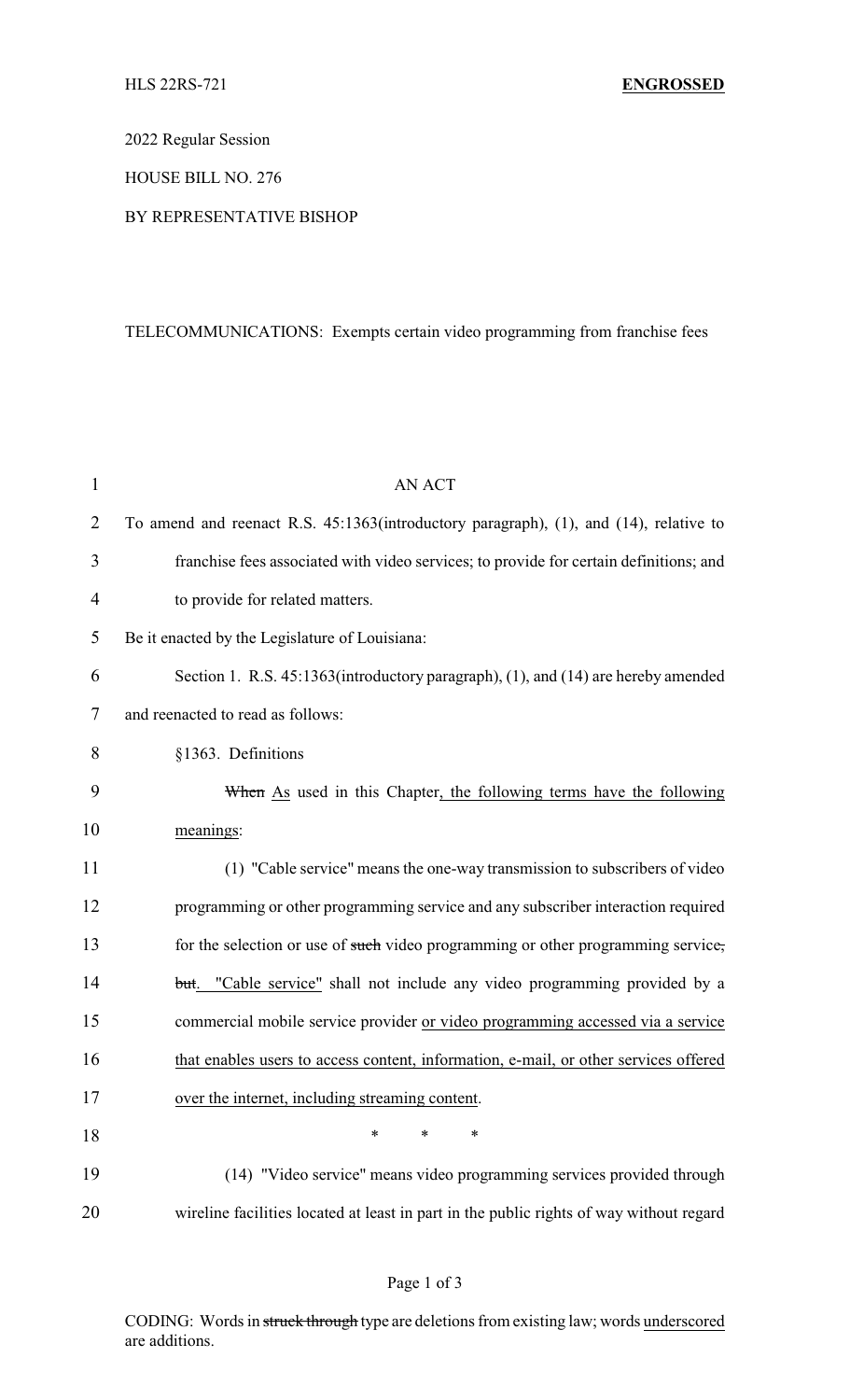| $\mathbf{1}$   | to delivery technology, including Internet protocol technology. "Video service" shall |
|----------------|---------------------------------------------------------------------------------------|
| $\overline{2}$ | not include any video programming provided by $\alpha$ any of the following:          |
| 3              | (a) A commercial mobile service provider as defined in this Section.                  |
| $\overline{4}$ | (b) A direct broadcast satellite service as defined in 47 U.S.C. $335(b)(5)(A)$ .     |
| 5              | (c) or video Video programming provided as part of accessed via a service             |
| 6              | that enables users to access content, information, e-mail, or other services offered  |
| 7              | over the public Internet internet, including streaming content.                       |
| 8              | $\ast$<br>$\ast$<br>∗                                                                 |
|                |                                                                                       |

### DIGEST

The digest printed below was prepared by House Legislative Services. It constitutes no part of the legislative instrument. The keyword, one-liner, abstract, and digest do not constitute part of the law or proof or indicia of legislative intent. [R.S. 1:13(B) and 24:177(E)]

HB 276 Engrossed 2022 Regular Session Bishop

**Abstract:** Exempts certain video programming, including streaming services, from the definition of "video service" and "cable service" for purposes of franchise fees.

Present law defines "cable service" as the one-way transmission to subscribers of video programming or other programming service and any subscriber interaction required for the selection or use of video programming or other programming service. Present law exempts video programming provided by a commercial mobile service provider from the definition of "cable service".

Proposed law retains the exemption for video programming provided by a commercial service provider from the definition of "cable service" but expands the exemption to include video programming accessed via a service that enables users to access content, information, e-mail, or other services offered over the internet, including streaming content.

Present law defines "video service" as video programming services provided through wireline facilities located at least in part in the public rights of way without regard to delivery technology, including internet protocol technology. Present law exempts video programming by a commercial mobile service provider or video programming provided as part of a service enabling users to access information over the internet from the definition of "video service".

Proposed law retains present law but expands the exemption from the definition of "video service" to include streaming content.

(Amends R.S. 45:1363(intro. para.), (1), and (14))

Summary of Amendments Adopted by House

- The Committee Amendments Proposed by House Committee on Ways and Means to the original bill:
- 1. Delete provisions in proposed law authorizing the secretary of state to audit, file suit, and resolve disputes relating to franchise fee payments.